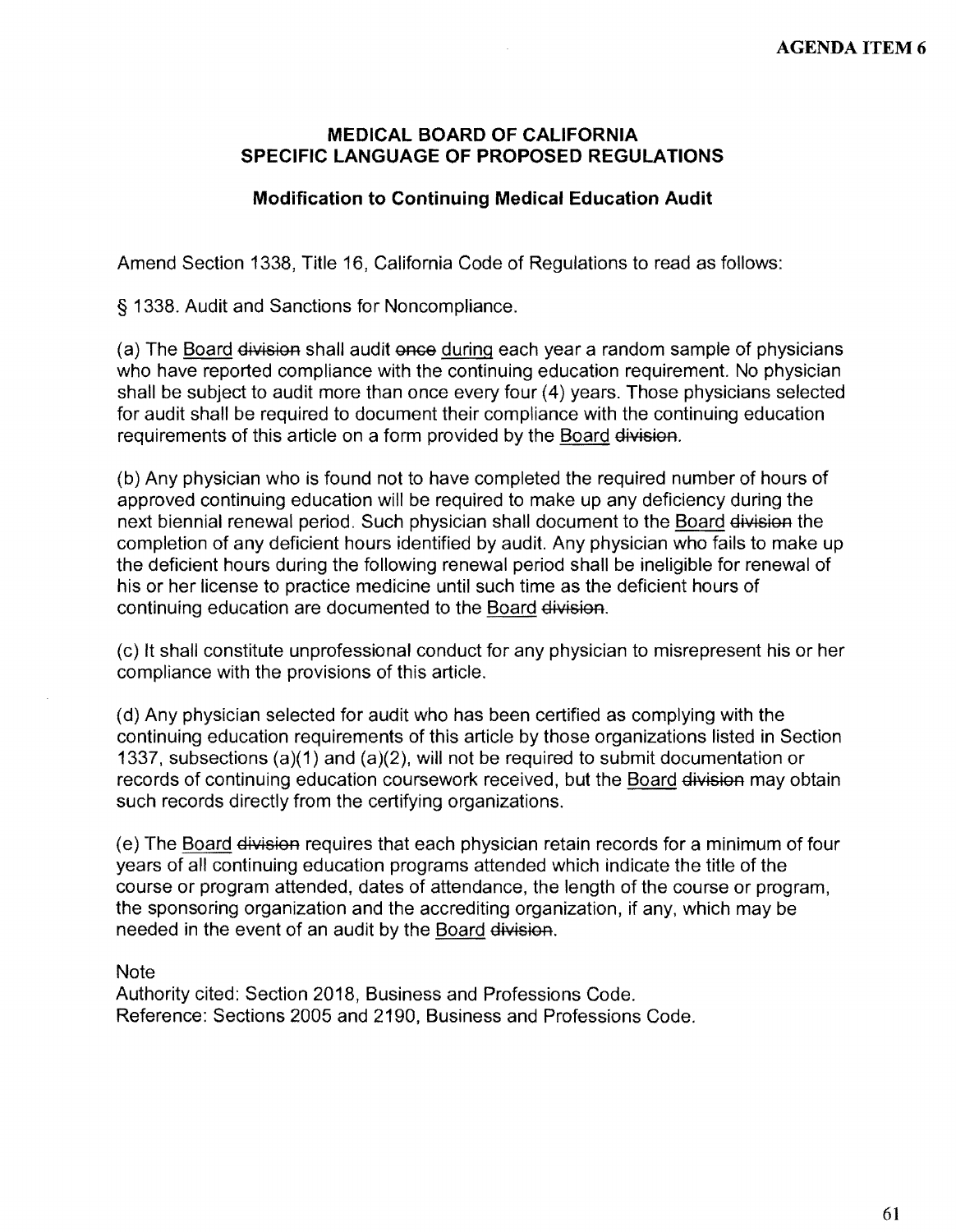# **TITLE 16. Medical Board of California**

NOTICE IS HEREBY GIVEN that the Medical Board of California (hereinafter referred to as the "Board") is proposing to take the action described in the Informative Digest. Any person interested may present statements or arguments orally or in writing relevant to the action proposed at a hearing to be held at **Embassy Suites San Francisco Airport, 150 Anza Boulevard, Burlingame, California 94010 at 9:00 a.m., on May 8, 2009.** Written comments, including those sent by mail, facsimile, or e-mail to the addresses listed under Contact Person in this Notice, must be received by the Board at its office **not later than 5:00 p.m. on April 27, 2009** or must be received at the hearing. The Board, upon its own motion or at the instance of any interested party, may thereafter adopt the proposals substantially as described below or may modify such proposals if such modifications are sufficiently related to the original text. With the exception of technical or grammatical changes, the full text of any modified proposal will be available for 15 days prior to its adoption from the person designated in this Notice as contact person and will be mailed to those persons who submit written or oral testimony related to this proposal or who have requested notification of any changes to the proposal.

Authority and Reference: Pursuant to the authority vested by Section 2018 of the Business and Professions Code, and to implement, interpret or make specific Sections 2190 of said Code, the Board is considering changes to Article 11 of Chapter 1 of Division 13 of Title 16 of the California Code of Regulations as follows:

# INFORMATIVE DIGEST/POLICY STATEMENT OVERVIEW

Amend Section 1338: Modification to Continuing Medical Education Audit

Business and Professions Code Section 2190 authorizes the Board to adopt and administer standards for the continuing education of its licensees. Existing regulations provide direction to the Board to audit once each year a random sample of physicians who have reported compliance with the continuing education requirement.

This proposal would allow the Board to perform the audit in twelve equal batches throughout the year to make the workload manageable, predictable and consistent.

## FISCAL IMPACT ESTIMATES

Fiscal Impact on Public Agencies Including Costs or Savings to State Agencies or Costs/Savings in Federal Funding to the State: Minor Savings. The Medical Board will save some funding as the workload can be accomplished with existing resources and no overtime will be used.

Nondiscretionary Costs/Savings to Local Agencies: None.

Local Mandate: None.

Cost to Any Local Agency or School District for Which Government Code Section 17561 Requires Reimbursement: None.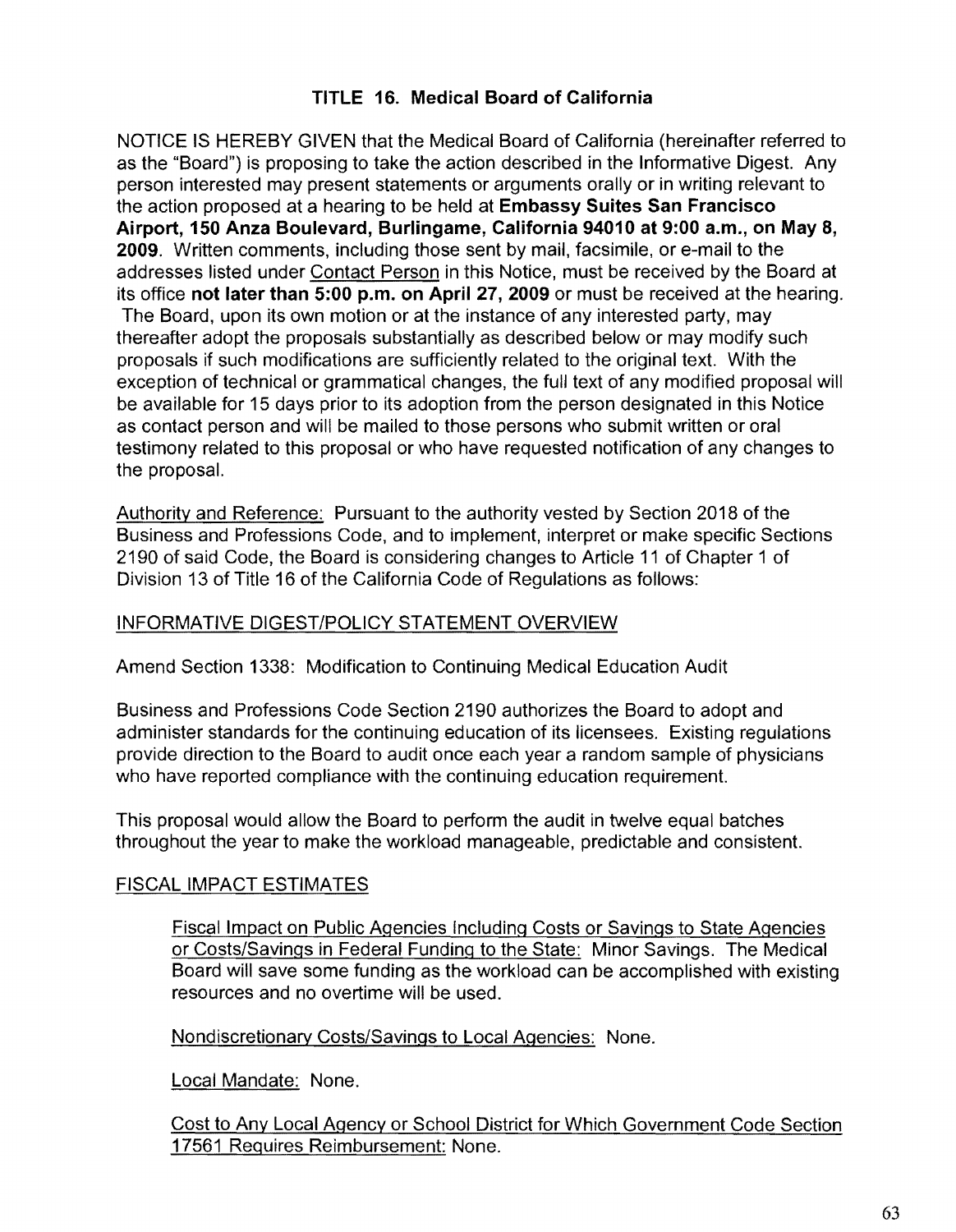## Business Impact:

The board has made an initial determination that the proposed regulatory action would have no significant statewide adverse economic impact directly affecting business, including the ability of California businesses to compete with businesses in other states.

## **AND**

The following studies/relevant data were relied upon in making the above determination: None.

#### Impact on Jobs/New Businesses:

The Board has determined that this regulatory proposal will not have any impact on the creation of jobs or new businesses or the elimination of jobs or existing businesses or the expansion of businesses in the State of California.

Cost Impact on Representative Private Person or Business:

The Board is not aware of any cost impacts that a representative private person or business would necessarily incur in reasonable compliance with the proposed action.

Effect on Housing Costs: None

# EFFECT ON SMALL BUSINESS

The Board has determined that the proposed regulations would not affect small businesses. This proposed change will only affect the Board's internal procedures related to how it performs the CME audit. It will not change how licensees renew their licenses or verify the completion of continuing education requirements.

## CONSIDERATION OF ALTERNATIVES

The Board must determine that no reasonable alternative it considered to the regulation or that has otherwise been identified and brought to its attention would either be more effective in carrying out the purpose for which the action is proposed or would be as effective and less burdensome to affected private persons than the proposal described in this Notice.

Any interested person may present statements or arguments orally or in writing relevant to the above determinations at the above-mentioned hearing.

## INITIAL STATEMENT OF REASONS AND INFORMATION

The Board has prepared an initial statement of the reasons for the proposed action and has available all the information upon which the proposal is based. Copies of the initial statement of reasons and all of the information upon which the proposal is based may